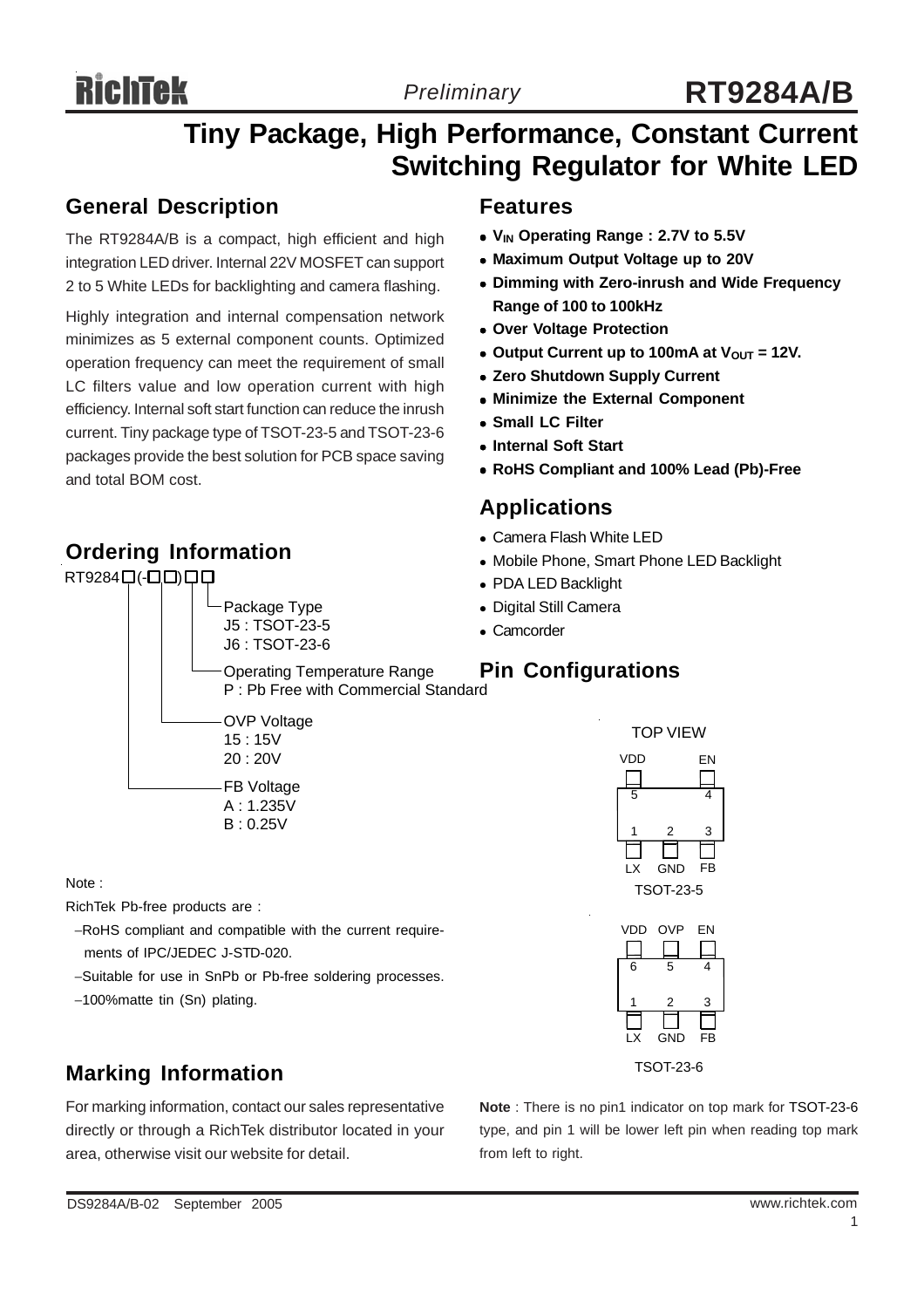# **Typical Application Circuit**







Figure 2. Application for Driving 4 Series WLEDs



Figure 3. Application for Driving 5 Series WLEDs



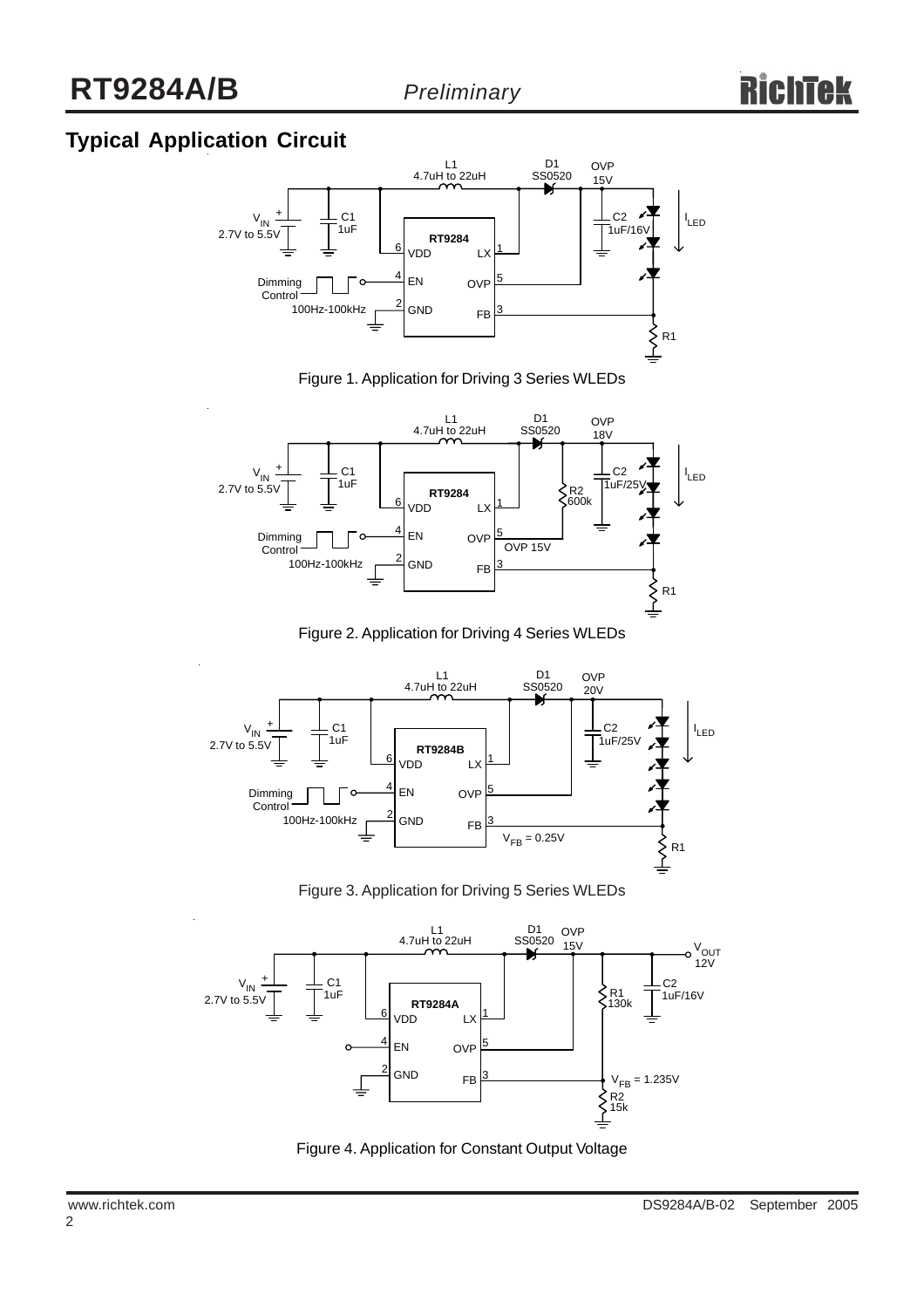# **Pin Description**

|                | TSOT-23-5   TSOT-23-6   Pin Name |            | <b>Pin Function</b>                                                                                                                                                                                                                                        |
|----------------|----------------------------------|------------|------------------------------------------------------------------------------------------------------------------------------------------------------------------------------------------------------------------------------------------------------------|
|                |                                  | <b>LX</b>  | Switch Pin. Connect this Pin to inductor and catch diode. Minimize the track<br>area to reduce EMI.                                                                                                                                                        |
| 2              | 2                                | <b>GND</b> | Ground Pin                                                                                                                                                                                                                                                 |
| 3              | 3                                | FB.        | Feedback Reference Voltage Pin. Series connect a resistor between WLED<br>and ground as a current sense. Sense the current feedback voltage to set<br>the current rating.                                                                                  |
| $\overline{4}$ | 4                                | EN         | Chip Enable (Active High). Voltage sensing input to trigger the function of<br>over voltage protection. Note that this pin is high impedance. There should<br>be a pull low $100k\Omega$ resistor connected to GND when the control signal is<br>floating. |
|                | 5                                | <b>OVP</b> | Over Voltage Protection Pin. Voltage sensing input to trigger the function of<br>over voltage protection. Leave it unconnected to disable this function.                                                                                                   |
| 5              | 6                                | <b>VDD</b> | Supply Input Voltage Pin. Bypass 1uF capacitor to GND to reduce the input<br>noise.                                                                                                                                                                        |

# **Function Block Diagram**

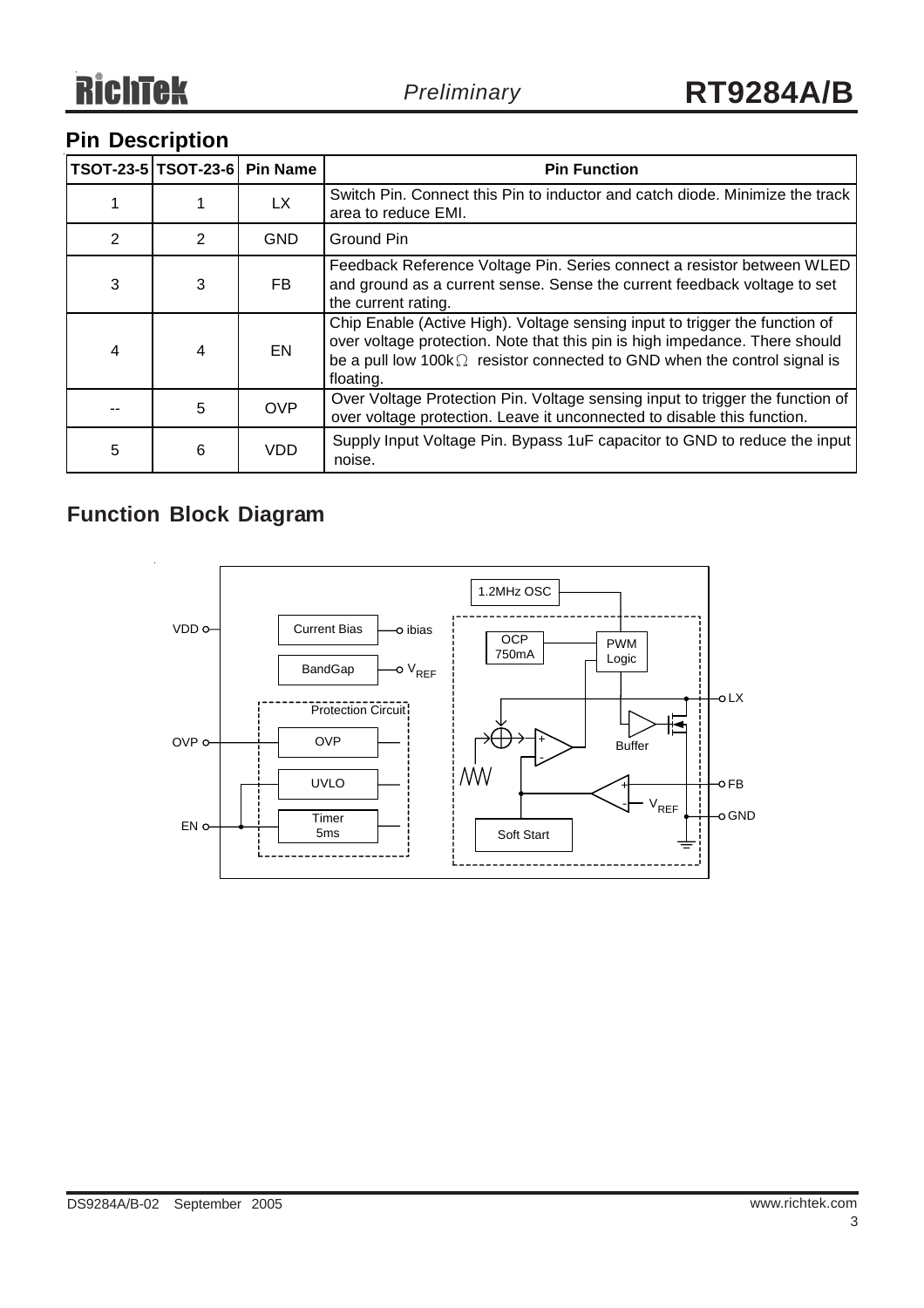# **Absolute Maximum Ratings** (Note 1)

| • Power Dissipation, $P_D @ T_A = 25^{\circ}C$ |  |
|------------------------------------------------|--|
|                                                |  |
|                                                |  |
| • Package Thermal Resistance (Note 3)          |  |
|                                                |  |
|                                                |  |
|                                                |  |
|                                                |  |
| • Junction Temperature Range -                 |  |
|                                                |  |
|                                                |  |
|                                                |  |

## **Recommended Operating Conditions** (Note 2)

### **Electrical Characteristics**

( $V_{IN}$  = 3.7V,  $T_A$  = 25°C unless otherwise specified)

| <b>Parameter</b>           | Symbol                 | <b>Test Condition</b> | Min   | <b>Typ</b> | Max   | <b>Units</b> |  |  |
|----------------------------|------------------------|-----------------------|-------|------------|-------|--------------|--|--|
| <b>System Supply Input</b> |                        |                       |       |            |       |              |  |  |
| Operation voltage Range    | V <sub>DD</sub>        |                       | 2.7   | --         | 5.5   | $\vee$       |  |  |
| Under Voltage Lock Out     | V <sub>DD</sub>        |                       | --    | 2.2        | --    | V            |  |  |
| Quiescent Current          | l <sub>DD</sub>        | FB=1.5V, No switch    | --    | 300        |       | uA           |  |  |
| <b>Supply Current</b>      | <b>I</b> <sub>DD</sub> | FB=0V, Switch         | --    | 2          | --    | mA           |  |  |
| <b>Shut Down Current</b>   | <b>I</b> <sub>DD</sub> | $V_{EN}$ < 0.4V       | --    | --         | 1     | uA           |  |  |
| Line Regulation            |                        | $V_{IN}$ : 3.0~4.3V   | --    | 3          |       | %            |  |  |
| <b>Oscillator</b>          |                        |                       |       |            |       |              |  |  |
| <b>Operation Frequency</b> | Fosc                   |                       | $-$   | 1.2        | $-$   | <b>MHz</b>   |  |  |
| Maximum Duty Cycle         |                        |                       | 85    | --         |       | $\%$         |  |  |
| <b>Dimming Frequency</b>   |                        |                       | 100   | --         | 100k  | Hz           |  |  |
| <b>Reference Voltage</b>   |                        |                       |       |            |       |              |  |  |
|                            | <b>RT9284A</b>         |                       | 1.173 | 1.235      | 1.296 | V            |  |  |
| Feedback Voltage (Note 4)  | RT9284B                |                       | 0.237 | 0.25       | 0.263 | V            |  |  |
| <b>MOSFET</b>              |                        |                       |       |            |       |              |  |  |
| On Resistance of MOSFET    | R <sub>DS(ON)</sub>    |                       | --    | 0.75       | --    | Ω            |  |  |

*To be continued*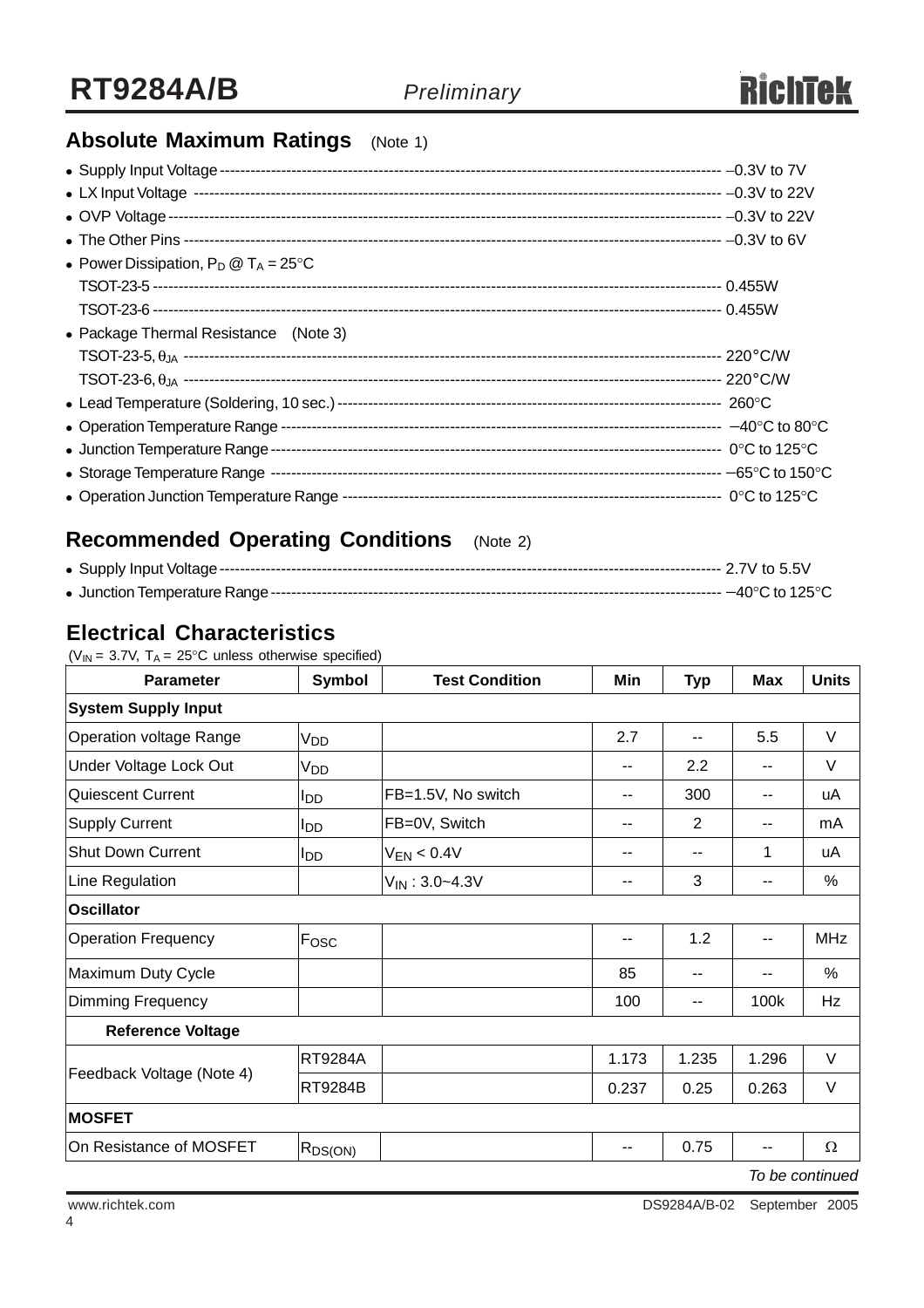| <b>Parameter</b>        | Symbol          | <b>Test Condition</b>       | Min  | Typ   | <b>Max</b> | <b>Units</b> |
|-------------------------|-----------------|-----------------------------|------|-------|------------|--------------|
| Protection              |                 |                             |      |       |            |              |
|                         | Vovp            | for 2,3,4 WLEDs application | $ -$ | 15    | $-$        | V            |
| <b>OVP Threshold</b>    |                 | for 5 WLEDs application     |      | 20    |            | V            |
| <b>OVP Sink Current</b> |                 |                             |      | 5     | --         | μA           |
| <b>OCP</b>              |                 |                             |      | 750   | --         | mA           |
| Shut Down Voltage       | V <sub>EN</sub> |                             |      | $- -$ | 0.4        | V            |
| Enable Voltage          | V <sub>EN</sub> |                             | 1.5  | --    | --         | V            |

**Note 1.** Stresses listed as the above "Absolute Maximum Ratings" may cause permanent damage to the device. These are for stress ratings. Functional operation of the device at these or any other conditions beyond those indicated in the operational sections of the specifications is not implied. Exposure to absolute maximum rating conditions for extended periods may remain possibility to affect device reliability.

**Note 2.** The device is not guaranteed to function outside its operating conditions.

**Note 3.**  $\theta_{JA}$  is measured in the natural convection at  $T_A = 25^\circ \text{C}$  on a low effective thermal conductivity test board of JEDEC 51-3 thermal measurement standard.

**Note 4.** Floating the OVP pin to disable OVP function.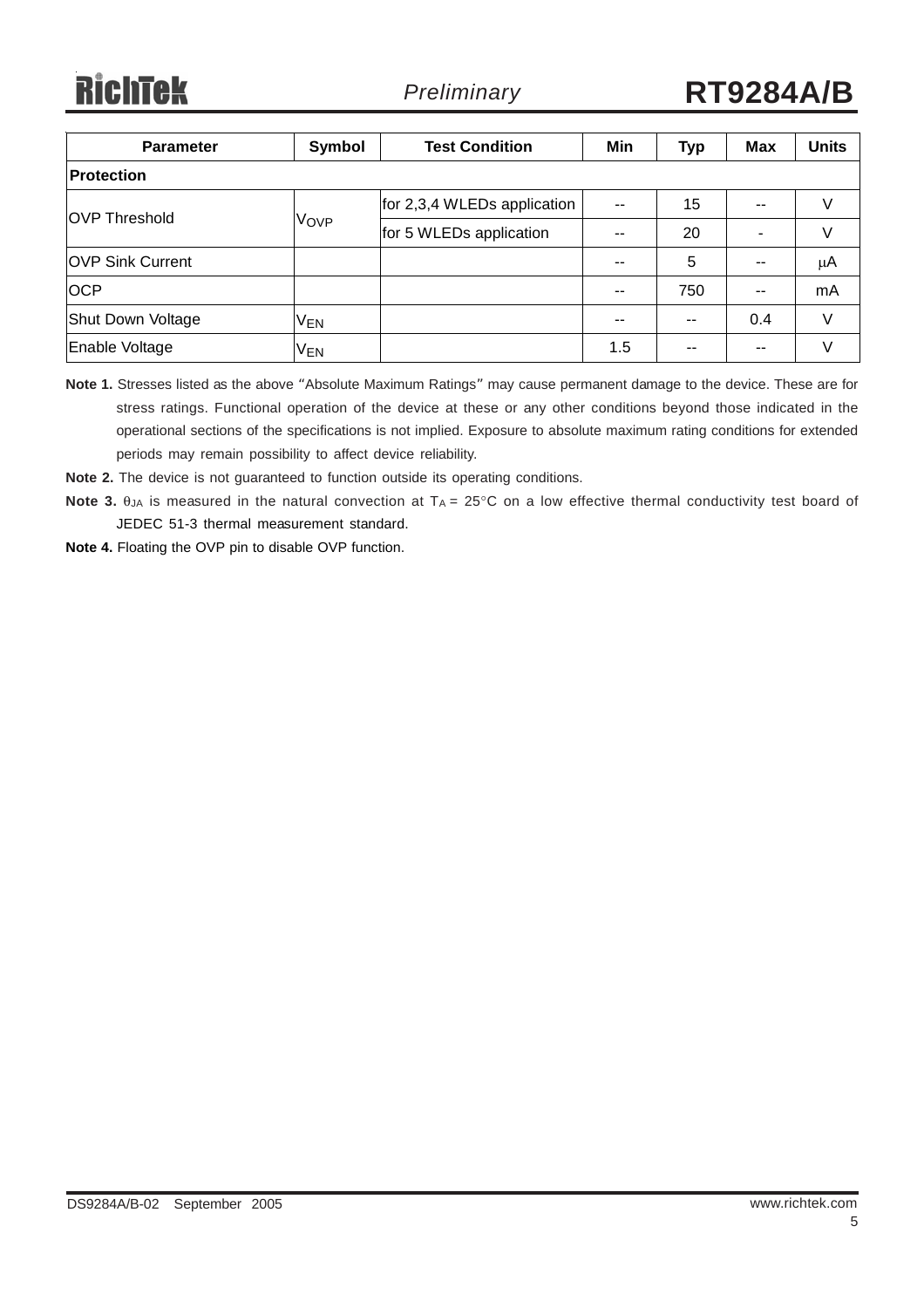# **Typical Operating Characteristics**







**Shut Down Voltage vs. Input Voltage** 1.2 1.1 Shut Down Voltage (V) -45°C Shut Down Voltage (V) 1 0.9 <sub>.</sub><br>25°C 0.8  $85^{\circ}$ C 0.7 0.6 0.5

3 3.25 3.5 3.75 4 4.25 4.5 4.75 5 5.25 5.5 Input Voltage (V)



**POR (Rising/Falling) vs. Temperature**

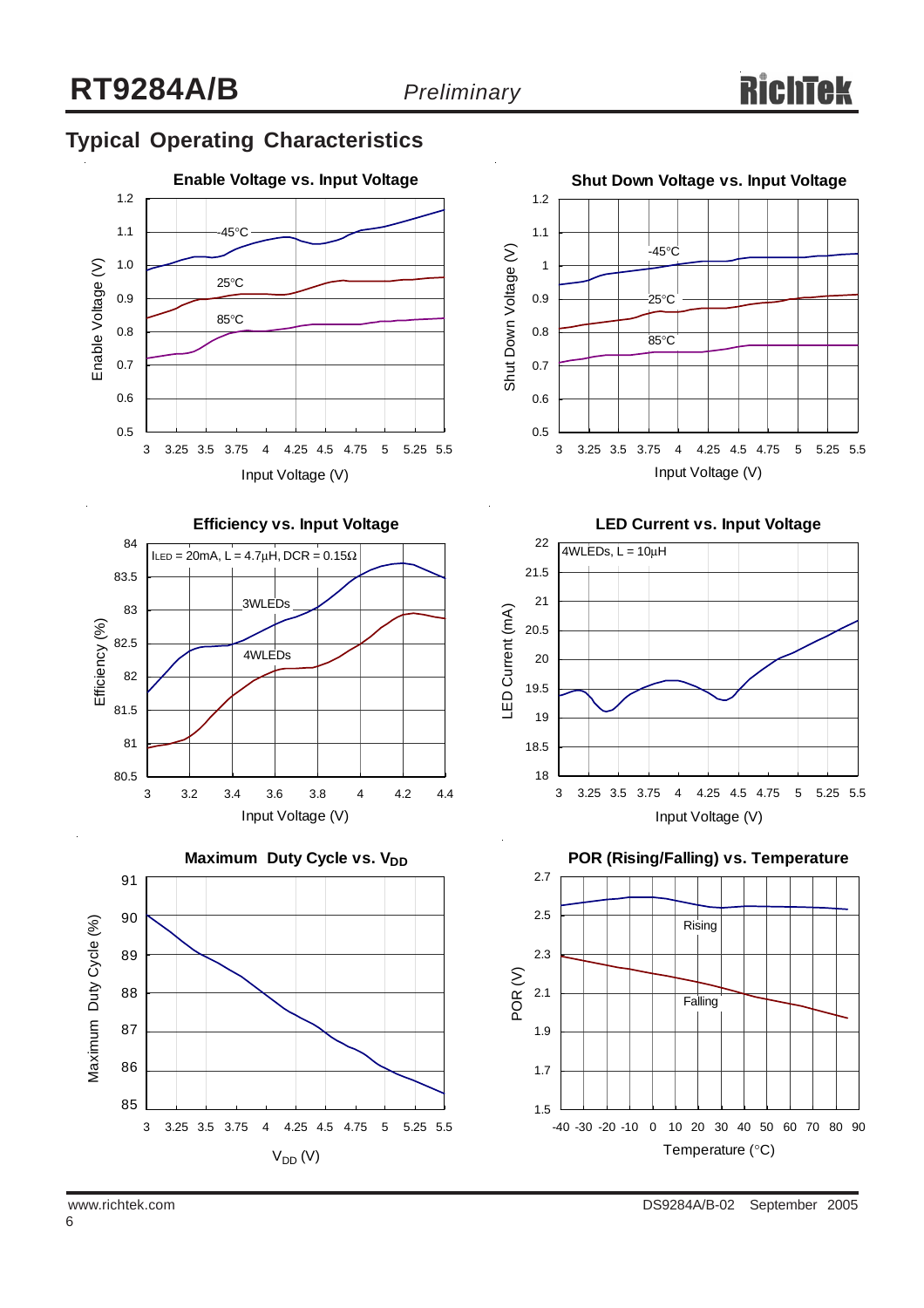









Time (2ms/Div)



Time (40μs/Div)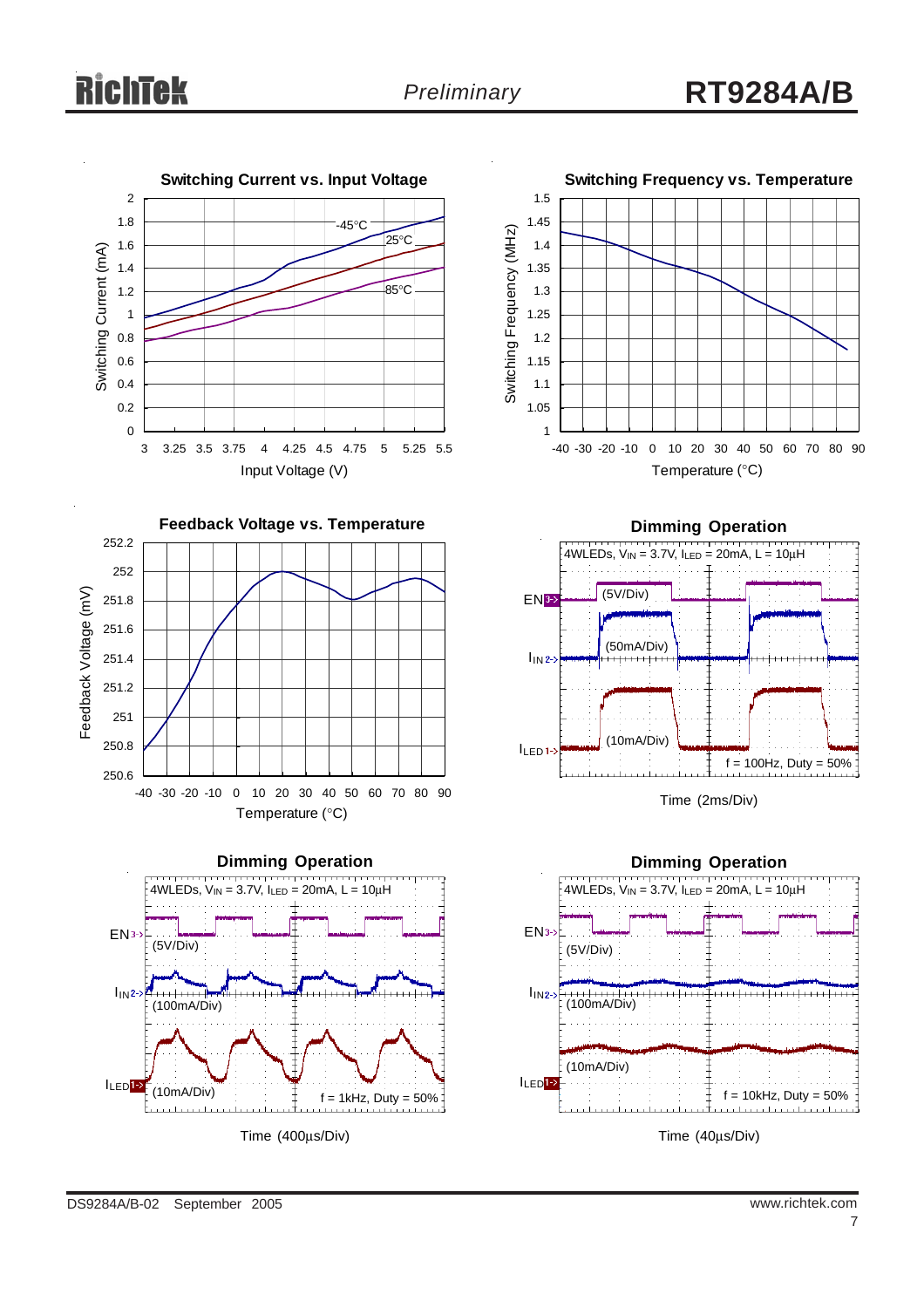

Time (4μs/Div)



Time (500μs/Div)





**Inrush Current**  $4WLEDs, V_{IN} = 4.3V, I_{LED} = 20mA, L = 4.7µH$ (2V/Div)  $EN1-$ (2V/Div) (5V/Div)  $V_{1N}$ <sub>2-></sub> VOUT3-2  $\mathsf{I}_{\mathsf{IN4}}$ (100mA/Div) n etnisti

Time (500μs/Div)



8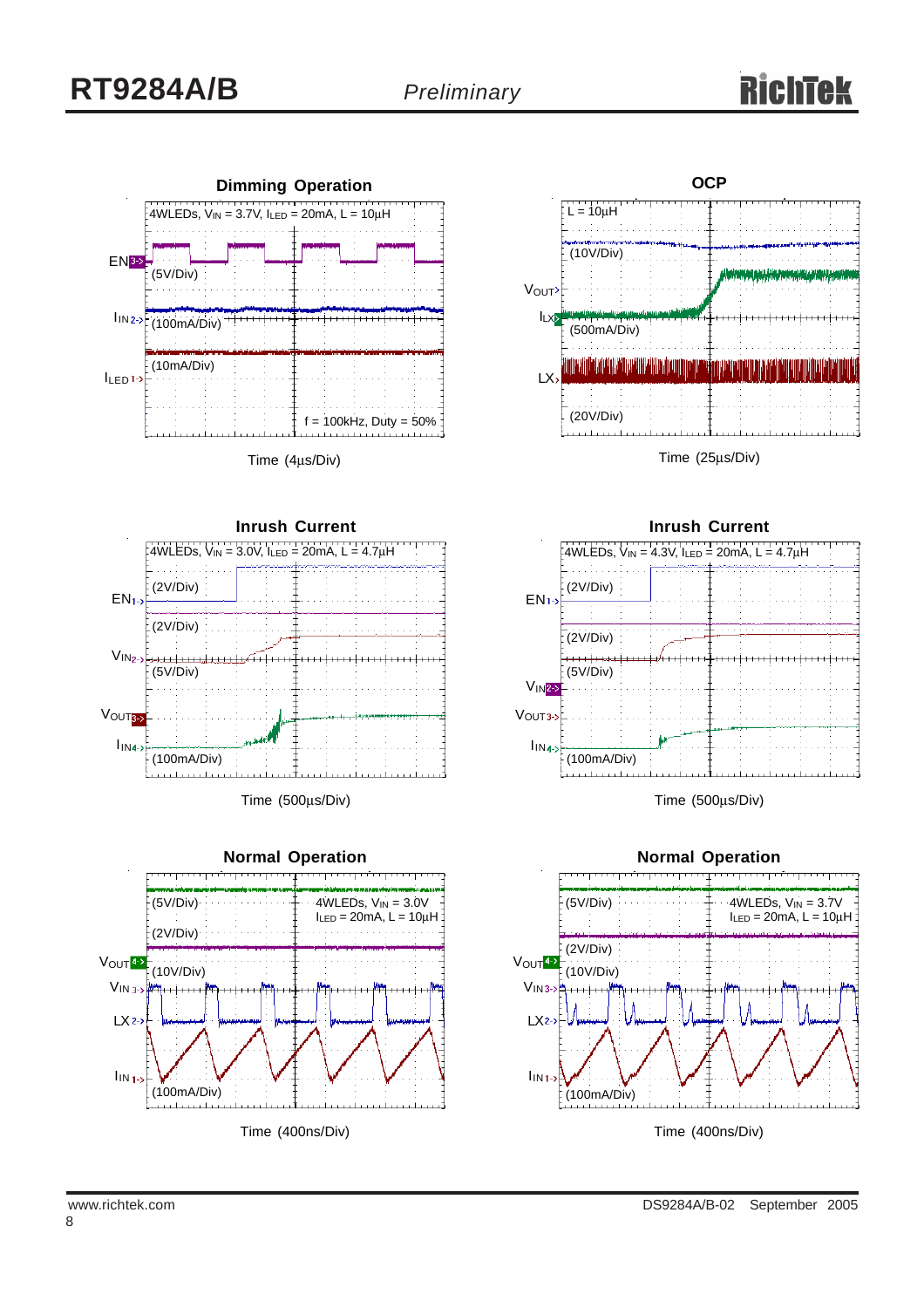



Time (400ns/Div)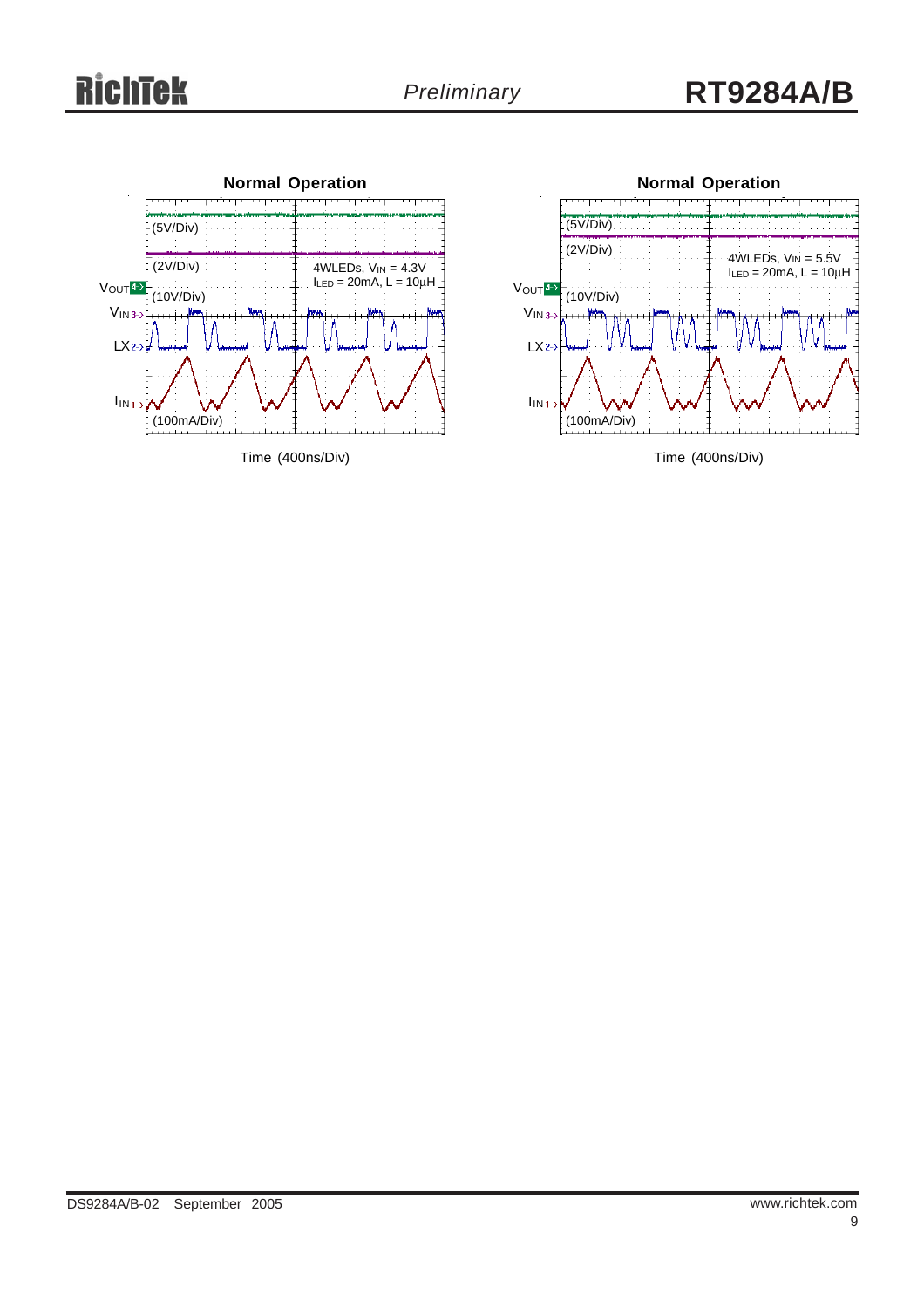## **Application Information**

### **LED Current Control**

The RT9284A/B regulates the LED current by setting the current sense resistor (R1) connecting to feedback and ground. As shown in Table 1, the RT9284A feedback voltage ( $V_{FB}$ ) is 1.235V and the RT9284B feedback voltage ( $V_{FB}$ ) is 0.25V. The LED current ( $I_{LED}$ ) can be set by a resistor R1. In order to have an accurate LED current, a precision resistor is preferred (1% is recommended).

| --<br>۰.<br>٧ | ۰, |  |
|---------------|----|--|
|               |    |  |

| <b>Version</b> | <b>Feedback Reference</b><br>Voltage V <sub>FB</sub> (V) | <b>LED Current</b><br>Setting $I_{LED}(A)$ |  |
|----------------|----------------------------------------------------------|--------------------------------------------|--|
| <b>RT9284A</b> | 1.235                                                    | $I_{LED} = 1.235/RI$                       |  |
| <b>RT9284B</b> | 0.25                                                     | $IIFD = 0.25/R1$                           |  |

### **Dimming Control**

### a. Using a PWM Signal to EN Pin

For controlling the LED brightness, the RT9284A/B can perform the dimming control by applying a PWM signal to EN pin. The internal soft start and the wide range dimming frequency from100 to100kHz can eliminate inrush current and audio noise when dimming. The average LED current is proportional to the PWM signal duty cycle. The magnitude of the PWM signal should be higher than the maximum enable voltage of EN pin, in order to let the dimming control perform correctly.

### b. Using a DC Voltage

Using a variable DC voltage to adjust the brightness is a popular method in some applications. The dimming control using a DC voltage circuit is shown in Figure 5. According to the Superposition Theorem, as the DC voltage increases, the voltage contributed to  $V_{FB}$  increases and the voltage drop on R2 decreases, i.e. the LED current decreases. For example, if the  $V_{DC}$  range is from 0V to 2.8V, the selection of resistors in Figure 5 sets dimming control of LED current from 20mA to 0mA.



Figure 5. Dimming Control Using a DC Voltage for RT9284A

### c. Using a Filtered PWM signal:

Another common application is using a filtered PWM signal as an adjustable DC voltage for LED dimming control. A filtered PWM signal acts as the DC voltage to regulate the output current. The recommended application circuit is shown in the Figure 6. In this circuit, the output ripple depends on the frequency of PWM signal. For smaller output voltage ripple (<100mV), the recommended frequency of 2.8V PWM signal should be above 2kHz. To fix the frequency of PWM signal and change the duty cycle of PWM signal can get different output current as Figure 7. According to the application circuit of Figure 6, output current is from 18.7mA to 1.16mA by adjusting the PWM duty cycle from 5% to 95%.



Figure 6. Filtered PWM Signal for LED Dimming Control of RT9284A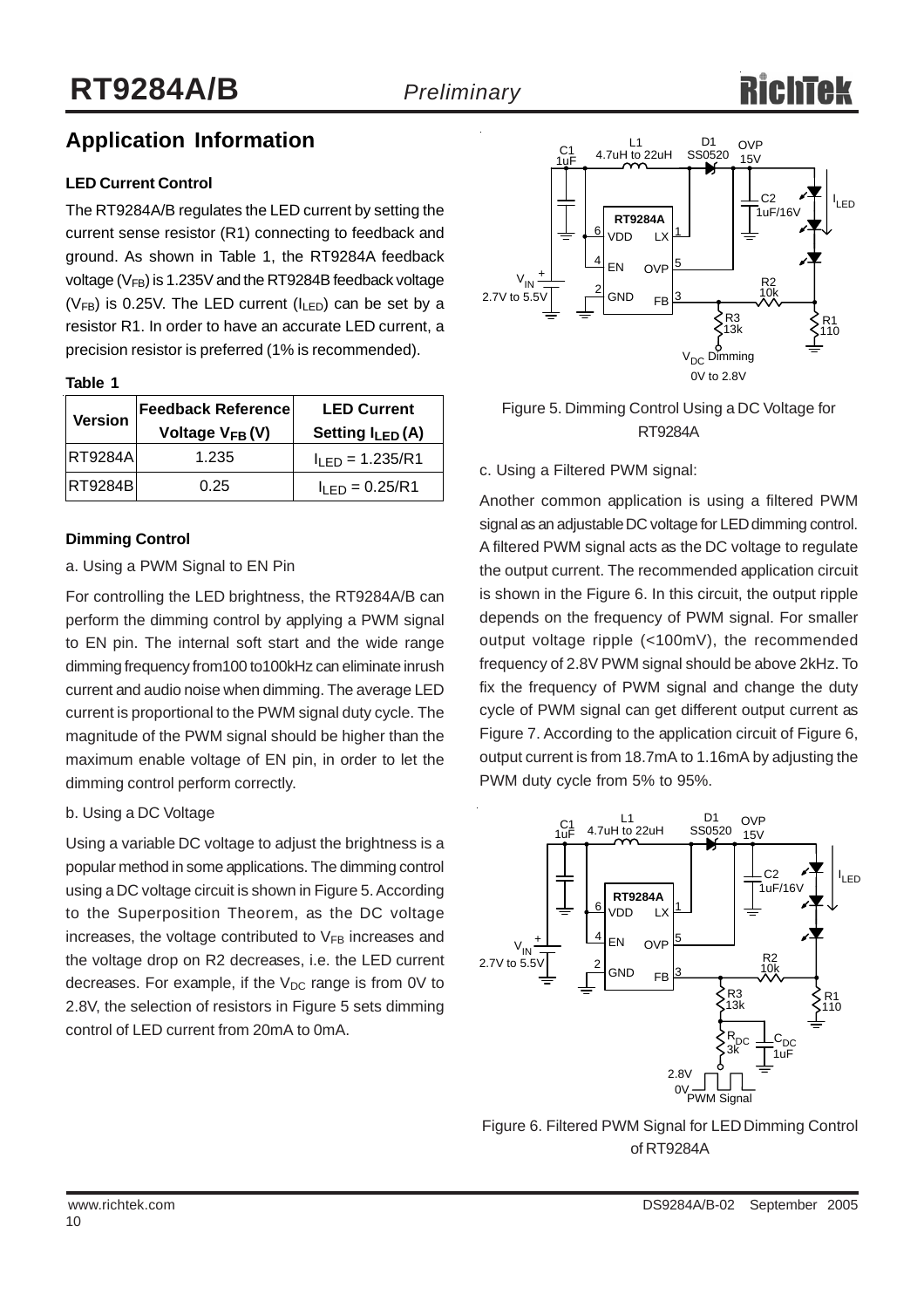

Figure 7

### **Inductor Selection**

The recommended value of inductor for 3 to 5 WLEDs applications are 4.7 to 22μH. Small size and better efficiency are the major concerns for portable device, such as RT9284A/B used for mobile phone. The inductor should have low core loss at 1.2MHz and low DCR for better efficiency. To avoid inductor saturation current rating should be considered.

### **Capacitor Selection**

Input and output ceramic capacitors of 1μF are recommended for RT9284A/B applications. For better voltage filtering, ceramic capacitors with low ESR are recommended. X5R and X7R types are suitable because of their wider voltage and temperature ranges.

### **Diode Selection**

Schottky diode is a good choice for RT9284A/B because of its low forward voltage drop and fast reverse recovery.

Using Schottky diode can get better efficiency. The highspeed rectification is also a good characteristic of Schottky diode for high switching frequency. Current rating of the diode must meet the root mean square of the peak current and output average current multiplication as following:

$$
I_D(\text{RMS}) \approx \sqrt{ (I_{\text{OUT}} \times I_{\text{PEAK}} )}
$$

The diode' s reverse breakdown voltage should be larger than the output voltage. SS0520 is recommended Schottky diode for rectifier.

### **Layout Guide**

• A full GND plane without gap break.

• VCC to GND noise bypass–Short and wide connection

- for the 1μF MLCC capacitor between Pin6 and Pin2.
- Minimized LX node copper area to reduce EMI.

• Minimized FB node copper area and keep far away from noise sources.



Figure 8. Top Layer



Figure 9. Bottom Layer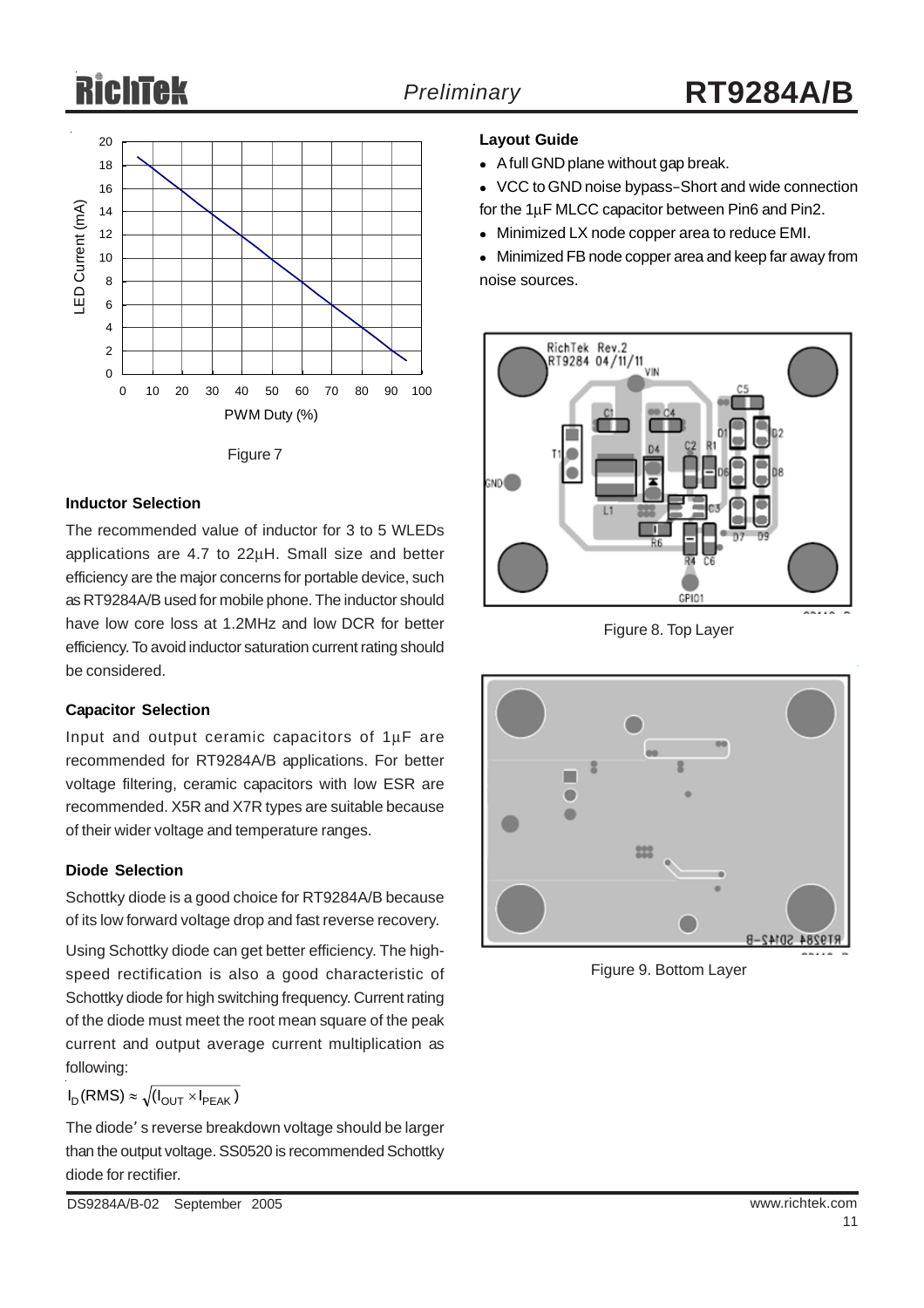# **Outline Dimension**



|                |       | <b>Dimensions In Millimeters</b> | <b>Dimensions In Inches</b> |            |  |
|----------------|-------|----------------------------------|-----------------------------|------------|--|
| Symbol         | Min   | Max                              | Min                         | <b>Max</b> |  |
| A              | 0.700 | 1.000                            | 0.028                       | 0.039      |  |
| A <sub>1</sub> | 0.000 | 0.100                            | 0.000                       | 0.004      |  |
| в              | 1.397 | 1.803                            | 0.055                       | 0.071      |  |
| b              | 0.300 | 0.559                            | 0.012                       | 0.022      |  |
| С              | 2.591 | 3.000                            | 0.102                       | 0.118      |  |
| D              | 2.692 | 3.099                            | 0.106                       | 0.122      |  |
| e              | 0.838 | 1.041                            | 0.033                       | 0.041      |  |
| н              | 0.080 | 0.254                            | 0.003                       | 0.010      |  |
|                | 0.300 | 0.610                            | 0.012                       | 0.024      |  |

**TSOT-23-5 Surface Mount Package**